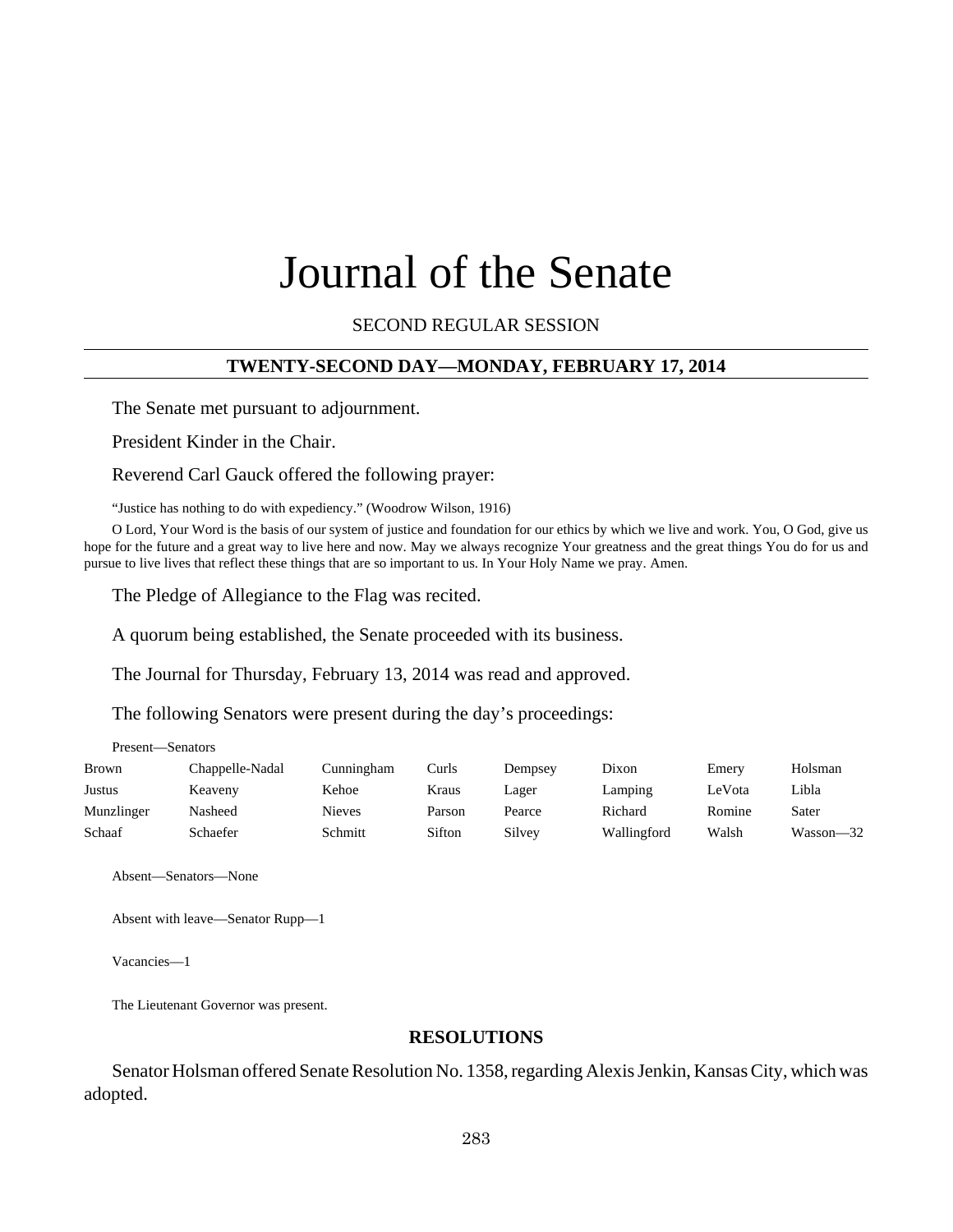Senator Cunningham offered Senate Resolution No. 1359, regarding Dr. Gene Leroux, which was adopted.

Senator Kehoe offered Senate Resolution No. 1360, regarding Twehous Excavating, Jefferson City, which was adopted.

Senator Brown offered Senate Resolution No. 1361, regarding Dent County Extension Council, Salem, which was adopted.

Senator Brown offered Senate Resolution No. 1362, regarding Walmart Transportation, Saint James, which was adopted.

Senator Kehoe offered Senate Resolution No. 1363, regarding Allan Morris Burger, California, which was adopted.

Senator Richard offered Senate Resolution No. 1364, regarding D & D Sexton, Carthage, which was adopted.

Senator Richard offered Senate Resolution No. 1365, regarding D & D Sexton, Carthage, which was adopted.

Senator Schaaf offered Senate Resolution No. 1366, regarding Alexander M. Forbes, which was adopted.

Senator Schaaf offered Senate Resolution No. 1367, regarding William Aloysius Ryan IV, which was adopted.

Senator Schaaf offered Senate Resolution No. 1368, regarding Jacob Lee, which was adopted.

Senator Schaaf offered Senate Resolution No. 1369, regarding Alexander M. Moyer, which was adopted.

Senator Schaaf offered Senate Resolution No. 1370, regarding Joshua Davis McPherson, which was adopted.

Senator Kraus offered Senate Resolution No. 1371, regarding Chandler Kent Tennyson, Lee's Summit, which was adopted.

Senator Kraus offered Senate Resolution No. 1372, regarding Caitlin Gray, Lee's Summit, which was adopted.

Senator Kraus offered Senate Resolution No. 1373, regarding Megan E. Hansen, Lee's Summit, which was adopted.

Senator Wallingford offered Senate Resolution No. 1374, regarding Corporal Ike Hammonds, Cape Girardeau, which was adopted.

Senator Cunningham offered Senate Resolution No. 1375, regarding Taylor Smith, West Plains, which was adopted.

Senator Nieves offered Senate Resolution No. 1376, regarding Claire Ellen Schulte, Wildwood, which was adopted.

Senator Pearce offered Senate Resolution No. 1377, regarding Elizabeth Rounkles, which was adopted.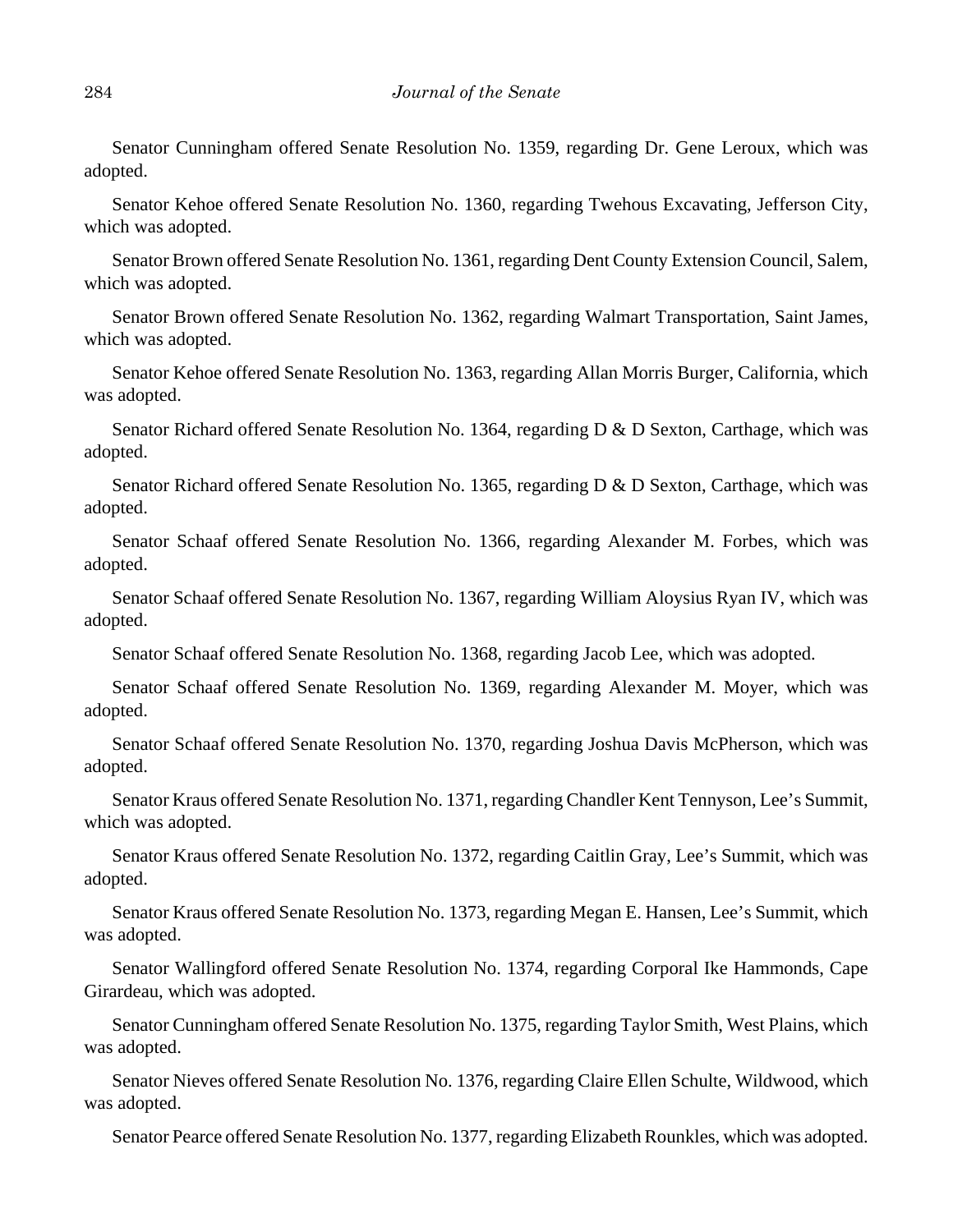Senator Pearce offered Senate Resolution No. 1378, regarding Cyrsten A. Lollar, which was adopted.

Senator Brown offered Senate Resolution No. 1379, regarding Dan L. Birdsong, Rolla, which was adopted.

Senator LeVota offered Senate Resolution No. 1380, regarding E&K Retail, Kansas City, which was adopted.

# **INTRODUCTION OF BILLS**

The following Bills were read the 1st time and ordered printed:

**SB 873**–By Brown.

An Act to repeal sections 210.117, 210.482, 210.487, and 211.038, RSMo, and to enact in lieu thereof four new sections relating to background checks for the purposes of child placement.

**SB 874**–By Wasson.

An Act to repeal sections 354.465, 375.1250, 375.1252, 375.1255, 375.1257, 375.1260, 375.1262, 375.1265, 375.1267, 375.1269, 375.1270, 375.1272, and 375.1275, RSMo, and to enact in lieu thereof thirteen new sections relating to life and health insurance risk based capital.

#### **SB 875**–By Sater.

An Act to repeal section 208.080, RSMo, and to enact in lieu thereof one new section relating to public assistance administrative appeals.

## **SB 876**–By LeVota.

An Act to amend chapter 227, RSMo, by adding thereto one new section relating to the designation of the Len Dawson bridge.

## **SB 877**–By Kraus.

An Act to repeal sections 288.030 and 288.050, RSMo, and to enact in lieu thereof two new sections relating to disqualification from unemployment benefits.

#### **SB 878**–By Lamping.

An Act to amend chapter 393, RSMo, by adding thereto six new sections relating to electrical corporation resource plans.

Senator Schmitt assumed the Chair.

The Senate observed a moment of silence in memory of former State Representative Ron Casey.

## **MESSAGES FROM THE GOVERNOR**

The following messages were received from the Governor, reading of which was waived:

GOVERNOR OF MISSOURI JEFFERSON CITY 65102 February 14, 2014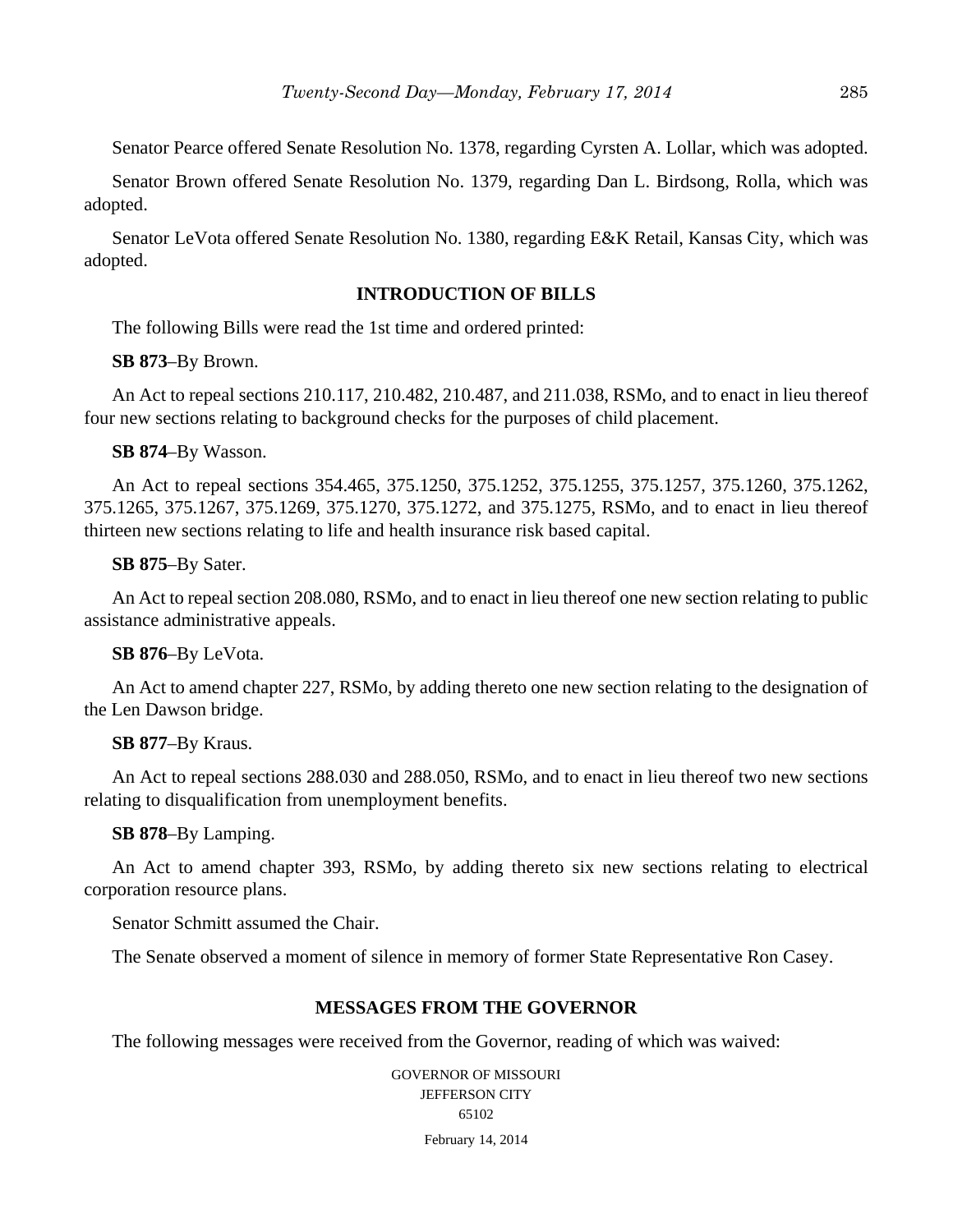To the Senate of the 97<sup>th</sup> General Assembly of the State of Missouri:

I have the honor to transmit to you herewith for your advice and consent the following appointment:

Gregory B. Allen, 3732 Belleview, Kansas City, Jackson County, Missouri 64111, as a member of the State Historical Records Advisory Board, for a term ending November 1, 2015, and until his successor is duly appointed and qualified; vice, Gregory B. Allen, reappointed.

> Respectfully submitted, Jeremiah W. (Jay) Nixon Governor

Also,

#### GOVERNOR OF MISSOURI JEFFERSON CITY 65102

February 14, 2014

To the Senate of the 97<sup>th</sup> General Assembly of the State of Missouri:

I have the honor to transmit to you herewith for your advice and consent the following appointment:

Kelly L. Kochanski, 215 West Normal Street, Kirksville, Adair County, Missouri 63501, as the student representative of the Truman State University Board of Governors, for a term ending January 1, 2016, and until her successor is duly appointed and qualified; vice, Michael J. Bushur, term expired.

> Respectfully submitted, Jeremiah W. (Jay) Nixon Governor

Also,

#### GOVERNOR OF MISSOURI JEFFERSON CITY 65102

#### February 14, 2014

To the Senate of the 97<sup>th</sup> General Assembly of the State of Missouri:

I have the honor to transmit to you herewith for your advice and consent the following appointment:

Tracy Mulderig, 9214 Grant Farm Trail, Crestwood, Saint Louis County, Missouri 63126, as the student representative of the University of Missouri Board of Curators, for a term ending January 1, 2016, and until her successor is duly appointed and qualified; vice, Amy G. Johnston, term expired.

> Respectfully submitted, Jeremiah W. (Jay) Nixon Governor

Also,

#### GOVERNOR OF MISSOURI JEFFERSON CITY 65102

#### February 14, 2014

To the Senate of the 97<sup>th</sup> General Assembly of the State of Missouri:

I have the honor to transmit to you herewith for your advice and consent the following appointment:

Cynthia L. Parks, 2665 North Locust Grove Church Road, Columbia, Boone County, Missouri 65202, as a member of the State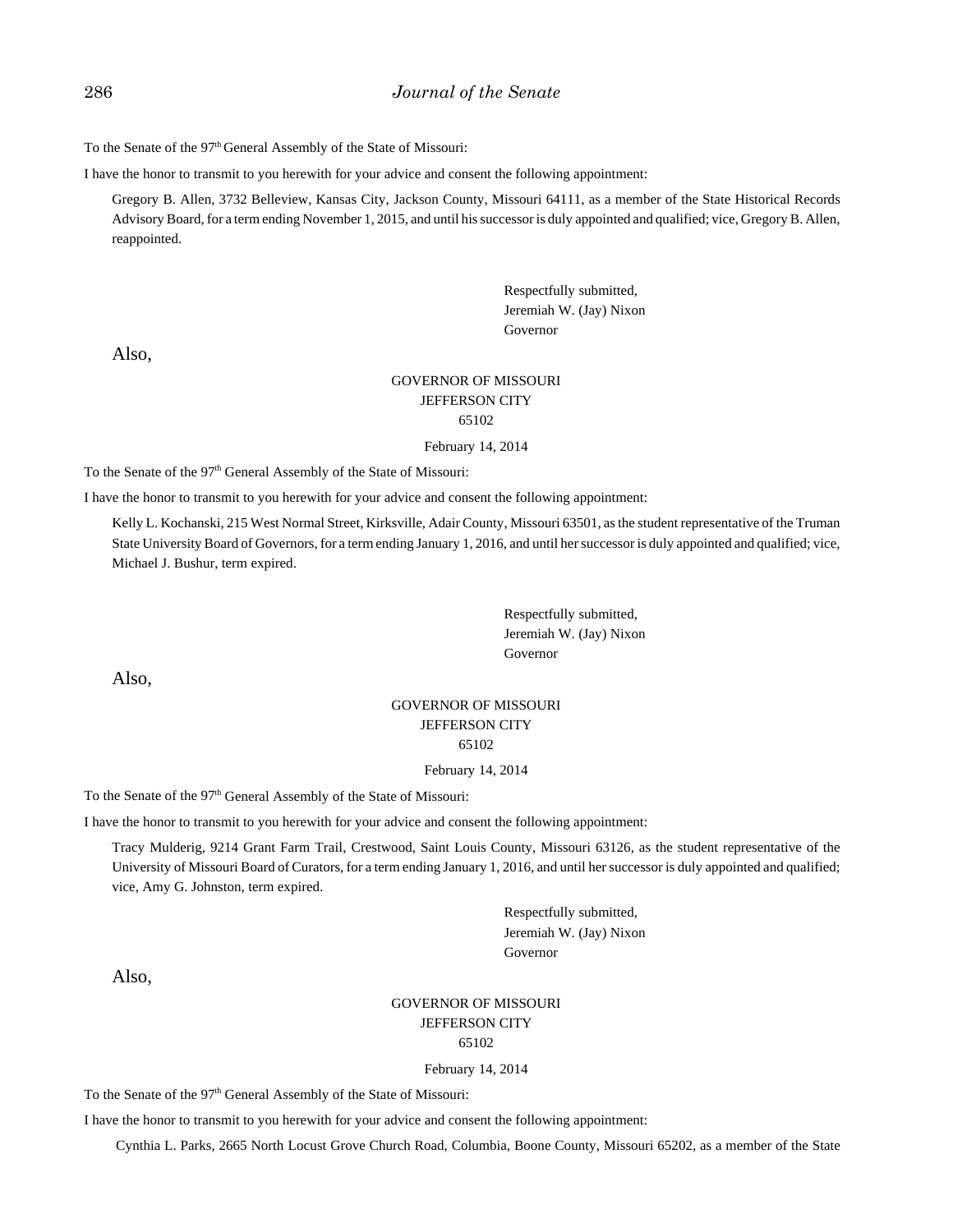Historical Records Advisory Board, for a term ending November 1, 2014, and until her successor is duly appointed and qualified; vice, Cynthia L. Parks, reappointed.

> Respectfully submitted, Jeremiah W. (Jay) Nixon Governor

Also,

#### GOVERNOR OF MISSOURI JEFFERSON CITY 65102 February 14, 2014

To the Senate of the 97<sup>th</sup> General Assembly of the State of Missouri:

I have the honor to transmit to you herewith for your advice and consent the following appointment:

David E. Richards, 4327 South Mentor, Springfield, Greene County, Missouri 65804, as a member of the State Historical Records Advisory Board, for a term ending November 1, 2016, and until his successor is duly appointed and qualified; vice, David E. Richards, reappointed.

> Respectfully submitted, Jeremiah W. (Jay) Nixon Governor

Also,

#### GOVERNOR OF MISSOURI JEFFERSON CITY 65102

February 14, 2014

To the Senate of the 97<sup>th</sup> General Assembly of the State of Missouri:

I have the honor to transmit to you herewith for your advice and consent the following appointment:

Susan R. Sparks, 3780 Highway O, Humansville, Polk County, Missouri 65674, as a member of the State Historical Records Advisory Board, for a term ending November 1, 2016, and until her successor is duly appointed and qualified; vice, Terry L. Ramsey, term expired.

> Respectfully submitted, Jeremiah W. (Jay) Nixon Governor

President Pro Tem Dempsey referred the above appointments to the Committee on Gubernatorial Appointments.

# **MESSAGES FROM THE HOUSE**

The following messages were received from the House of Representatives through its Chief Clerk:

Mr. President: I am instructed by the House of Representatives to inform the Senate that the House has taken up and passed **HCS** for **HB 1058**, entitled:

An Act to repeal sections 311.240 and 311.730, RSMo, and to enact in lieu thereof three new sections relating to alcohol regulation fees.

In which the concurrence of the Senate is respectfully requested.

Read 1st time.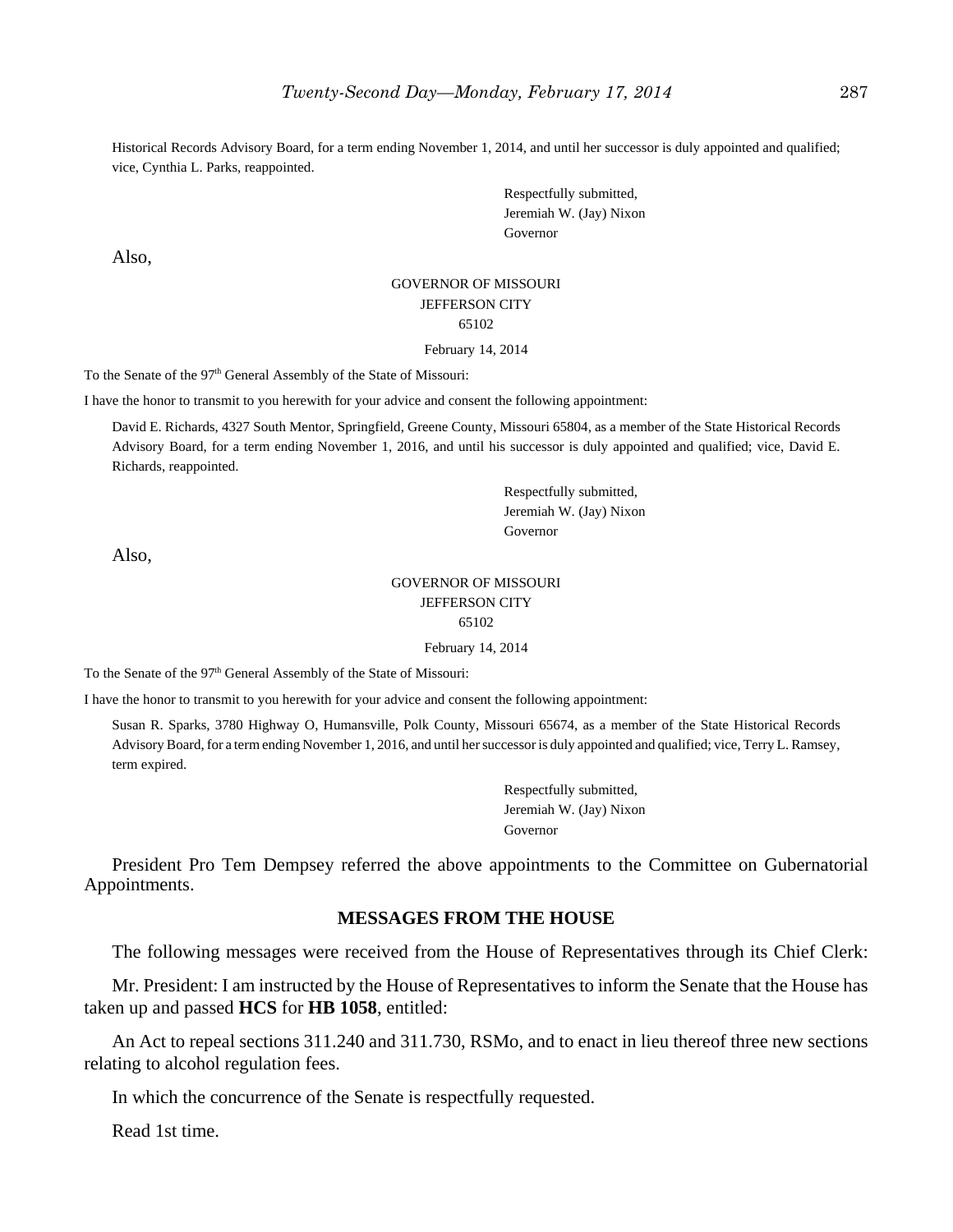Also,

Mr. President: I am instructed by the House of Representatives to inform the Senate that the House has taken up and passed **HB 1133**, entitled:

An Act to repeal section 195.015, RSMo, and to enact in lieu thereof ten new sections relating to a prescription drug monitoring program, with penalty provisions.

In which the concurrence of the Senate is respectfully requested.

Read 1st time.

Also,

Mr. President: I am instructed by the House of Representatives to inform the Senate that the House has taken up and passed **HCS** for **HB 1051**, entitled:

An Act to repeal section 195.017, RSMo, and to enact in lieu thereof one new section relating to synthetic cannabinoids, with penalty provisions.

In which the concurrence of the Senate is respectfully requested.

Read 1st time.

Also,

Mr. President: I am instructed by the House of Representatives to inform the Senate that the House has taken up and passed **HJR 48**, entitled:

Joint Resolution submitting to the qualified voters of Missouri an amendment repealing section 39(b) of article III of the Constitution of Missouri, and adopting one new section in lieu thereof relating to the state lottery.

In which the concurrence of the Senate is respectfully requested.

Read 1st time.

# **SENATE BILLS FOR PERFECTION**

**SB 537** was placed on the Informal Calendar.

**SB 694** was placed on the Informal Calendar.

**SB 519** was placed on the Informal Calendar.

At the request of Senator Munzlinger, **SB 663**, with **SCS**, was placed on the Informal Calendar.

At the request of Senator Silvey, **SB 668** was placed on the Informal Calendar.

**SB 609** was placed on the Informal Calendar.

At the request of Senator Brown, **SB 664**, with **SCS**, was placed on the Informal Calendar.

At the request of Senator Wallingford, **SB 529**, with **SCS**, was placed on the Informal Calendar.

Senator Schaefer moved that **SJR 36**, with **SCS**, be taken up for perfection, which motion prevailed.

**SCS** for **SJR 36**, entitled: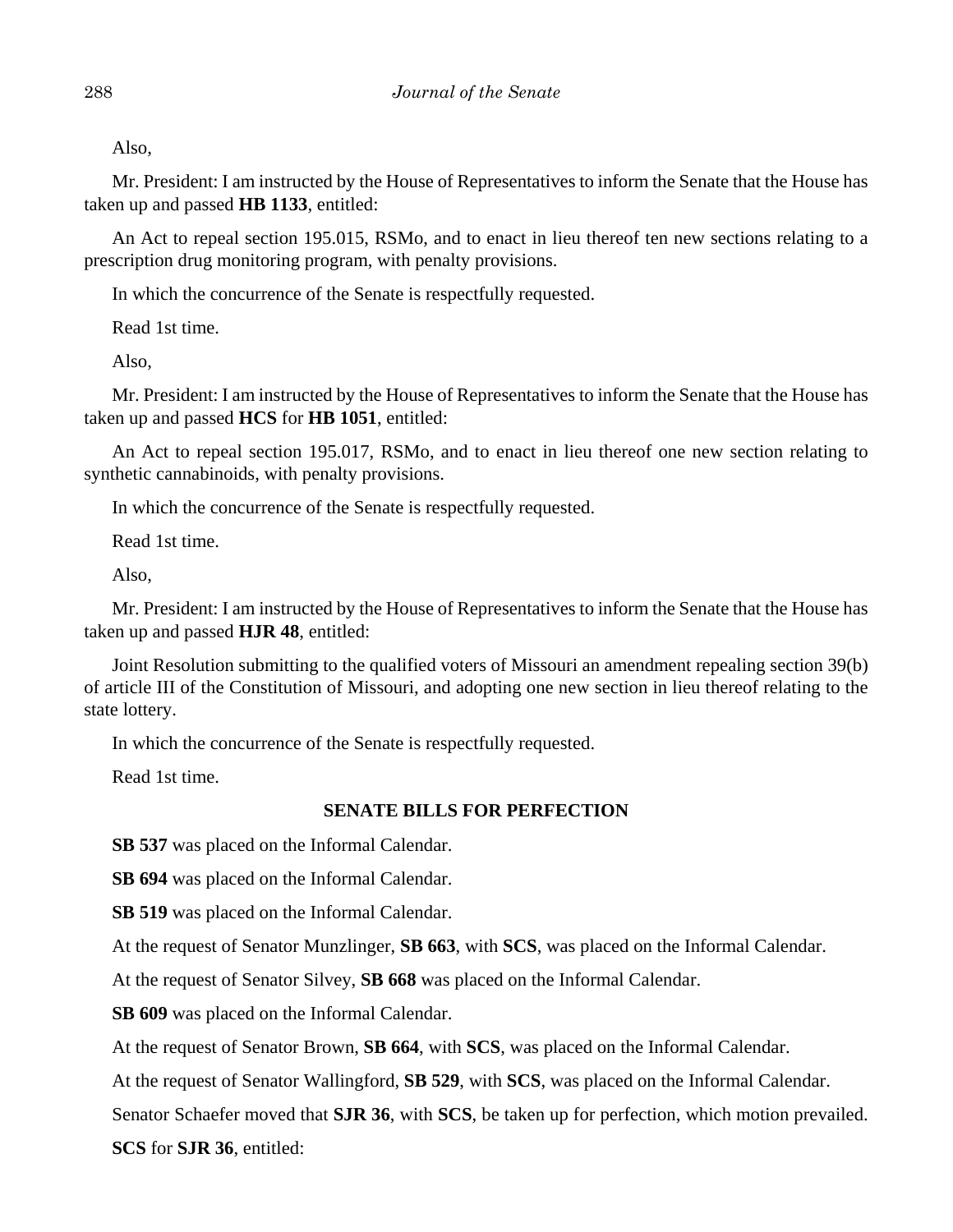# SENATE COMMITTEE SUBSTITUTE FOR SENATE JOINT RESOLUTION NO. 36

Joint Resolution submitting to the qualified voters of Missouri, an amendment repealing section 23 of article I of the Constitution of Missouri, and adopting one new section in lieu thereof relating to the right of Missouri citizens to keep and bear arms.

Was taken up.

Senator Schaefer moved that **SCS** for **SJR 36** be adopted.

Senator Sifton offered **SA 1**, which was read:

#### SENATE AMENDMENT NO. 1

Amend Senate Committee Substitute for Senate Joint Resolution No. 36, Page 1, Section 23, Line 11, by inserting immediately after "felons" the following "**, offenders who have been convicted of or plead guilty to misdemeanor domestic assault**"

Senator Sifton moved that the above amendment be adopted and requested a roll call vote be taken. He was joined in his request by Senators Curls, Justus, Keaveny and LeVota.

**SA 1** failed of adoption by the following vote:

| YEAS—Senators   |            |            |               |         |             |               |        |
|-----------------|------------|------------|---------------|---------|-------------|---------------|--------|
| Chappelle-Nadal | Curls      | Holsman    | Justus        | Keaveny | LeVota      | Nasheed       | Sifton |
| Walsh-9         |            |            |               |         |             |               |        |
|                 |            |            |               |         |             |               |        |
| NAYS-Senators   |            |            |               |         |             |               |        |
| <b>Brown</b>    | Cunningham | Dempsey    | Dixon         | Emery   | Kehoe       | Kraus         | Lager  |
| Lamping         | Libla      | Munzlinger | <b>Nieves</b> | Parson  | Pearce      | Richard       | Romine |
| Sater           | Schaaf     | Schaefer   | Schmitt       | Silvey  | Wallingford | $Wasson - 23$ |        |
|                 |            |            |               |         |             |               |        |

Absent—Senators—None

```
Absent with leave—Senator Rupp—1
```
Vacancies—1

Senator Schaefer moved that **SCS** for **SJR 36** be adopted, which motion prevailed.

On motion of Senator Schaefer, **SCS** for **SJR 36** was declared perfected and ordered printed.

Photographers from ABC17-TV and KRCG were given permission to take pictures in the Senate Chamber.

## **PRIVILEGED MOTIONS**

Having voted on the prevailing side, Senator Schaaf moved that the vote by which **SCS** for **SB 613**, as amended, was declared perfected and ordered printed be reconsidered, which motion prevailed by the following vote:

YEAS—Senators

| <b>Brown</b> | `unningham | Jemnsey<br>L | J(x)<br>------ | Emery | $T$ $T$ $T$ $T$<br><b>Kehoe</b> | Kraus<br>. | ∟ager |
|--------------|------------|--------------|----------------|-------|---------------------------------|------------|-------|
|              |            |              |                |       |                                 |            |       |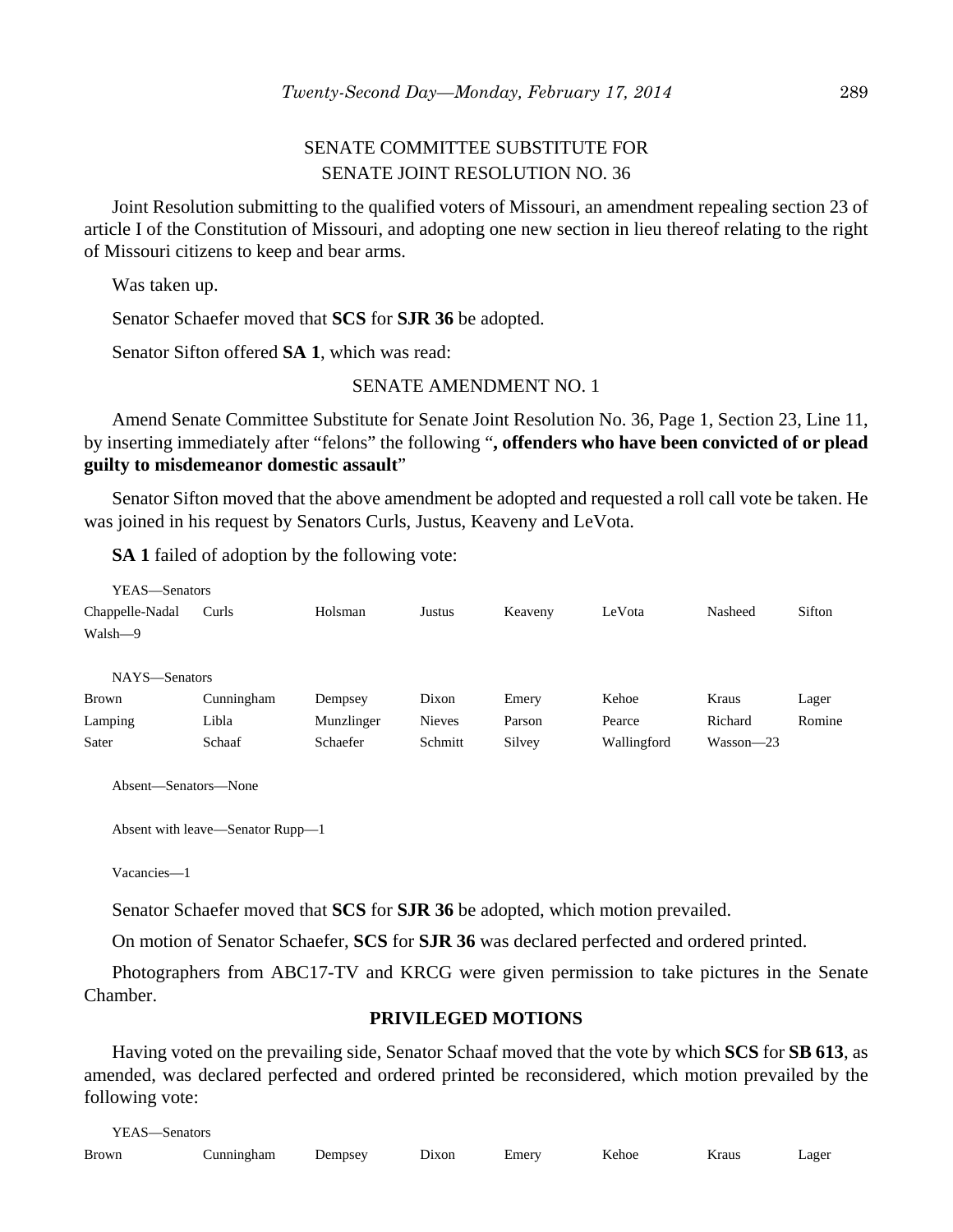#### 290 *Journal of the Senate*

| Lamping<br>Sater                            | Libla<br>Schaaf | Munzlinger<br>Schaefer | <b>Nieves</b><br>Schmitt | Parson<br>Silvey | Pearce<br>Wallingford | Richard<br>$Wasson - 23$ | Romine |
|---------------------------------------------|-----------------|------------------------|--------------------------|------------------|-----------------------|--------------------------|--------|
| NAYS-Senators<br>Chappelle-Nadal<br>Walsh-9 | Curls           | Holsman                | Justus                   | Keaveny          | LeVota                | Nasheed                  | Sifton |
| Absent—Senators—None                        |                 |                        |                          |                  |                       |                          |        |

Absent with leave—Senator Rupp—1

Vacancies—1

Having voted on the prevailing side, Senator Schaaf moved that the vote by which **SCS** for **SB 613**, as amended, was adopted be reconsidered, which motion prevailed by the following vote:

| YEAS-Senators        |            |            |               |         |        |             |        |
|----------------------|------------|------------|---------------|---------|--------|-------------|--------|
| Brown                | Cunningham | Dempsey    | Dixon         | Emery   | Kehoe  | Kraus       | Lager  |
| Lamping              | Libla      | Munzlinger | <b>Nieves</b> | Parson  | Pearce | Richard     | Romine |
| Sater                | Schaaf     | Schaefer   | Schmitt       | Sifton  | Silvey | Wallingford | Walsh  |
| $Wasson - 25$        |            |            |               |         |        |             |        |
|                      |            |            |               |         |        |             |        |
| NAYS-Senators        |            |            |               |         |        |             |        |
| Chappelle-Nadal      | Curls      | Holsman    | Justus        | Keaveny | LeVota | Nasheed-7   |        |
|                      |            |            |               |         |        |             |        |
| Absent—Senators—None |            |            |               |         |        |             |        |
|                      |            |            |               |         |        |             |        |

Absent with leave—Senator Rupp—1

Vacancies—1

Senator Kehoe assumed the Chair.

Senator Kraus assumed the Chair.

Senator Pearce assumed the Chair.

President Pro Tem Dempsey assumed the Chair.

Having voted on the prevailing side, Senator Schaaf moved that the vote by which **SA 5**, as amended, was adopted be reconsidered, which motion prevailed by the following vote:

| YEAS—Senators   |            |               |        |             |               |         |        |
|-----------------|------------|---------------|--------|-------------|---------------|---------|--------|
| Brown           | Cunningham | Dempsey       | Dixon  | Emery       | Kehoe         | Kraus   | Lager  |
| Libla           | Munzlinger | <b>Nieves</b> | Parson | Pearce      | Richard       | Romine  | Sater  |
| Schaaf          | Schaefer   | Schmitt       | Silvey | Wallingford | $Wasson - 22$ |         |        |
|                 |            |               |        |             |               |         |        |
| NAYS—Senators   |            |               |        |             |               |         |        |
| Chappelle-Nadal | Curls      | Holsman       | Justus | Keaveny     | LeVota        | Nasheed | Sifton |
| Walsh-9         |            |               |        |             |               |         |        |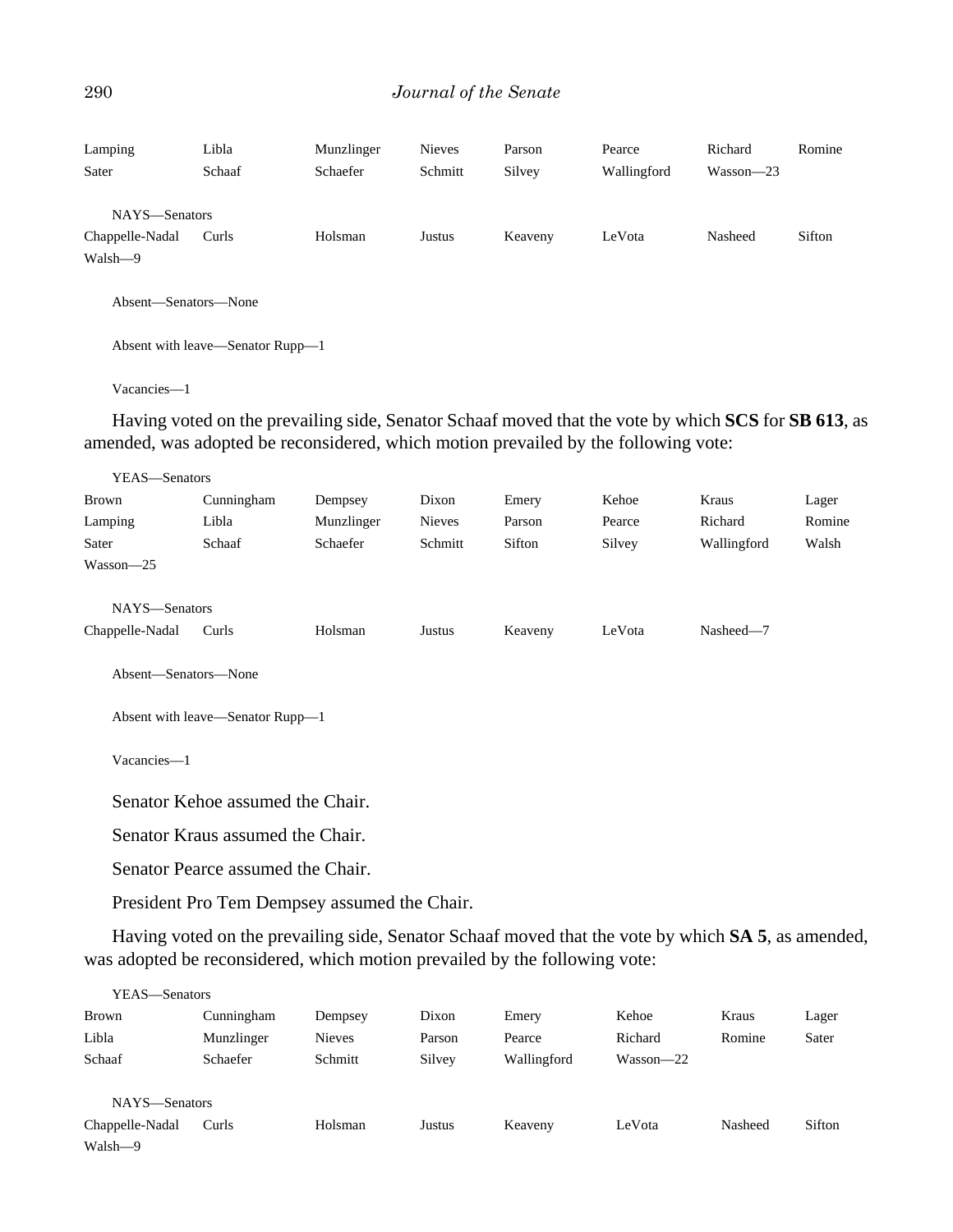Absent—Senator Lamping—1

Absent with leave—Senator Rupp—1

Vacancies—1

**SA 5**, as amended, was again taken up.

Senator Nasheed moved that the above amendment be adopted, which motion failed.

Senator Nieves moved that **SCS** for **SB 613**, as amended, be adopted, which motion prevailed.

On motion of Senator Nieves, **SCS** for **SB 613**, as amended, was declared perfected and ordered printed.

#### **REPORTS OF STANDING COMMITTEES**

Senator Richard, Chairman of the Committee on Rules, Joint Rules, Resolutions and Ethics, submitted the following report:

Mr. President: Your Committee on Rules, Joint Rules, Resolutions and Ethics, to which was referred **SCS** for **SJR 36**, begs leave to report that it has examined the same and finds that the joint resolution has been truly perfected and that the printed copies furnished the Senators are correct.

#### **REFERRALS**

President Pro Tem Dempsey referred **SCS** for **SJR 36** to the Committee on Governmental Accountability and Fiscal Oversight.

President Pro Tem Dempsey referred **SCR 32** and HCR 18 to the Committee on Rules, Joint Rules, Resolutions and Ethics.

#### **INTRODUCTIONS OF GUESTS**

Senator Kehoe introduced to the Senate, Zach Barnes, Jefferson City; and Zach was made an honorary page.

Senator Brown introduced to the Senate, Caleb Cook and Keith and Theron Schescke, Rolla.

Senator LeVota introduced to the Senate, John Treese, Joe Lawrason, Garrett Shoup, Alex DeHann, Andrew Fike, Johnathon Wicks, Aidan Wicks, Carlos Cruz, Jeff Fox, J. T. Scott, Richard Troeh, Marvin Sands, David Treese, Joe Lawranson, Sr., and Enrique Cruz, Independence; and Matthew Richards, Blake Richards, Blair Richards, Erick Richards, Aonna Richards and Jordan Lamb, Kansas City.

Senator Schaaf introduced to the Senate, Mariah Mathews, Weston.

Senator Munzlinger introduced to the Senate, 2014 4-H Legislative Academy delegates Anne Marie Anibal, Carthage; Rebecca Bade, New Bloomfield; Morgan Bangert, Jackson; Kara Berrey, Carrollton; David Bippes, Rolla; Colby Dowell, Odessa; Ashley Hulet, Kirksville; Angela Marulanda, Columbia; Jensen Mayes, Lathrop; Michaella Ruth, Washington; Bridget Schumer, Perryville; Samuel (Tre) Warfield, Sikeston; and leaders Kathy Bondy, Higginsville; and Steve Henness and Joyce Taylor, Columbia.

Senator Dixon introduced to the Senate, Evelyn and Brianne Jennings, Ashland.

Senator Schmitt introduced to the Senate, Christine Panik and her son, Nolan Joseph, St. Louis.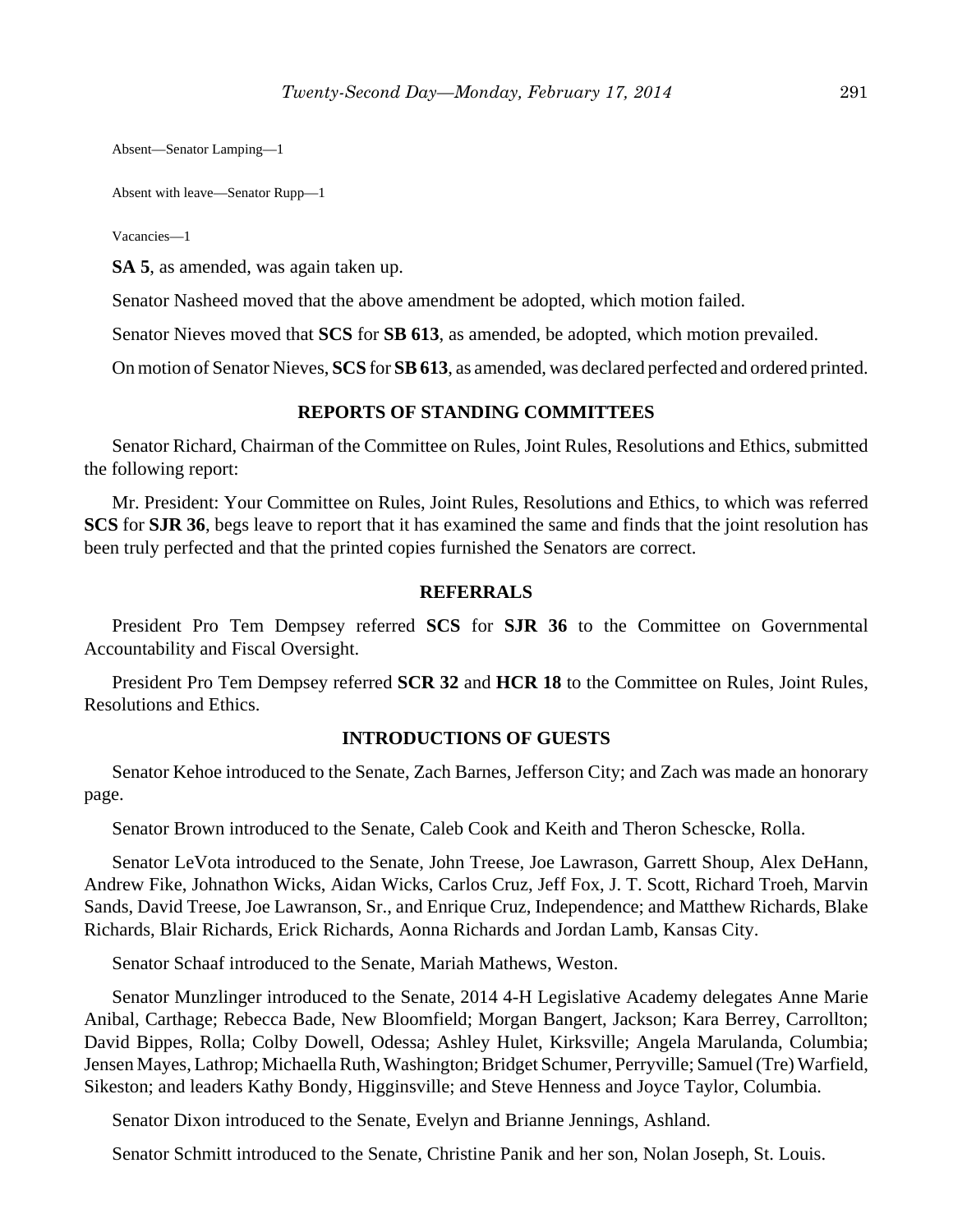On motion of Senator Richard, the Senate adjourned under the rules.

# SENATE CALENDAR  $\overline{\phantom{a}}$

# TWENTY-THIRD DAY–TUESDAY, FEBRUARY 18, 2014 \_\_\_\_\_\_

#### FORMAL CALENDAR

#### SECOND READING OF SENATE BILLS

SB 775-Walsh SB 776-Nieves SB 777-Nieves SB 778-Nieves SB 779-Munzlinger SB 780-LeVota SB 781-LeVota SB 782-Romine SB 783-Romine SB 784-Romine SB 785-Kehoe SB 786-Schmitt SB 787-Justus SB 788-Brown SB 789-Dixon SB 790-Dixon SB 791-Parson and Schaaf SB 792-Parson SB 793-Dixon SB 794-Chappelle-Nadal SB 795-Lager SB 796-Parson SB 797-Nieves SB 798-Emery SB 799-Emery SB 800-Romine SB 801-Holsman SB 802-Dixon SB 803-Justus

SB 804-Schaaf SB 805-Justus SB 806-LeVota SB 807-LeVota and Curls SB 808-Wasson SB 809-Wasson SB 810-Holsman SB 811-Schaaf SB 812-Parson SB 813-LeVota SB 814-Brown SB 815-Pearce SB 816-Sater SB 817-Sifton SB 818-Kehoe SB 819-Wallingford SB 820-Schaefer SB 821-Schaefer SB 822-Parson SB 823-Dixon, et al SB 824-Dixon SB 825-Chappelle-Nadal SB 826-Brown SB 827-Keaveny SB 828-Schaaf SB 829-Kraus SB 830-Parson SB 831-Wallingford SB 832-Walsh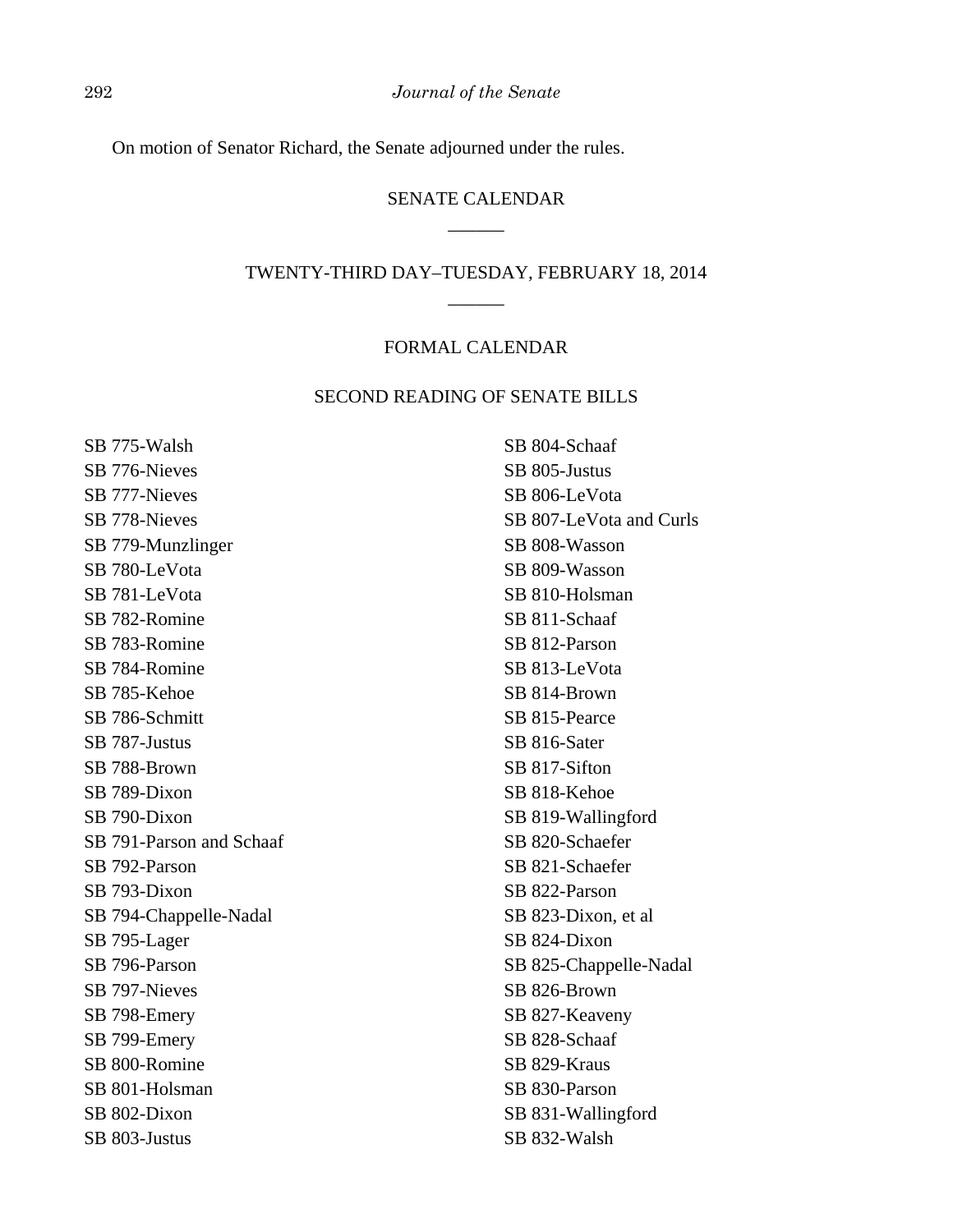SB 833-Walsh SB 834-Walsh SB 835-Munzlinger SB 836-Munzlinger SB 837-Sifton SB 838-Emery SB 839-Sater SB 840-Pearce SB 841-Wasson SB 842-Parson SB 843-Schaefer SB 844-Dixon SB 845-Chappelle-Nadal SB 846-Richard SB 847-Schaaf SB 848-LeVota SB 849-Walsh SB 850-Munzlinger SB 851-Munzlinger SB 852-Schmitt SB 853-Wasson SB 854-Wasson SB 855-Schaefer SB 856-Emery

SB 857-Holsman SB 858-Kraus SB 859-Brown SB 860-Cunningham SB 861-Schaefer SB 862-Lager SB 863-Emery SB 864-Schaaf SB 865-Nieves SB 866-Wasson SB 867-Wasson SB 868-Sater SB 869-Schmitt SB 870-Holsman SB 871-Holsman SB 872-Wallingford and Justus SB 873-Brown SB 874-Wasson SB 875-Sater SB 876-LeVota SB 877-Kraus SB 878-Lamping SJR 49-Cunningham

## HOUSE BILLS ON SECOND READING

HB 1430-Jones (110), et al HCS for HB 1058 HB 1133-Engler, et al

HCS for HB 1051 HJR 48-Solon, et al

## THIRD READING OF SENATE BILLS

SCS for SJR 36-Schaefer and Richard (In Fiscal Oversight)

#### SENATE BILLS FOR PERFECTION

SB 491-Justus and Dixon, with SCS SB 543-Munzlinger

SB 567-Chappelle-Nadal, with SCS